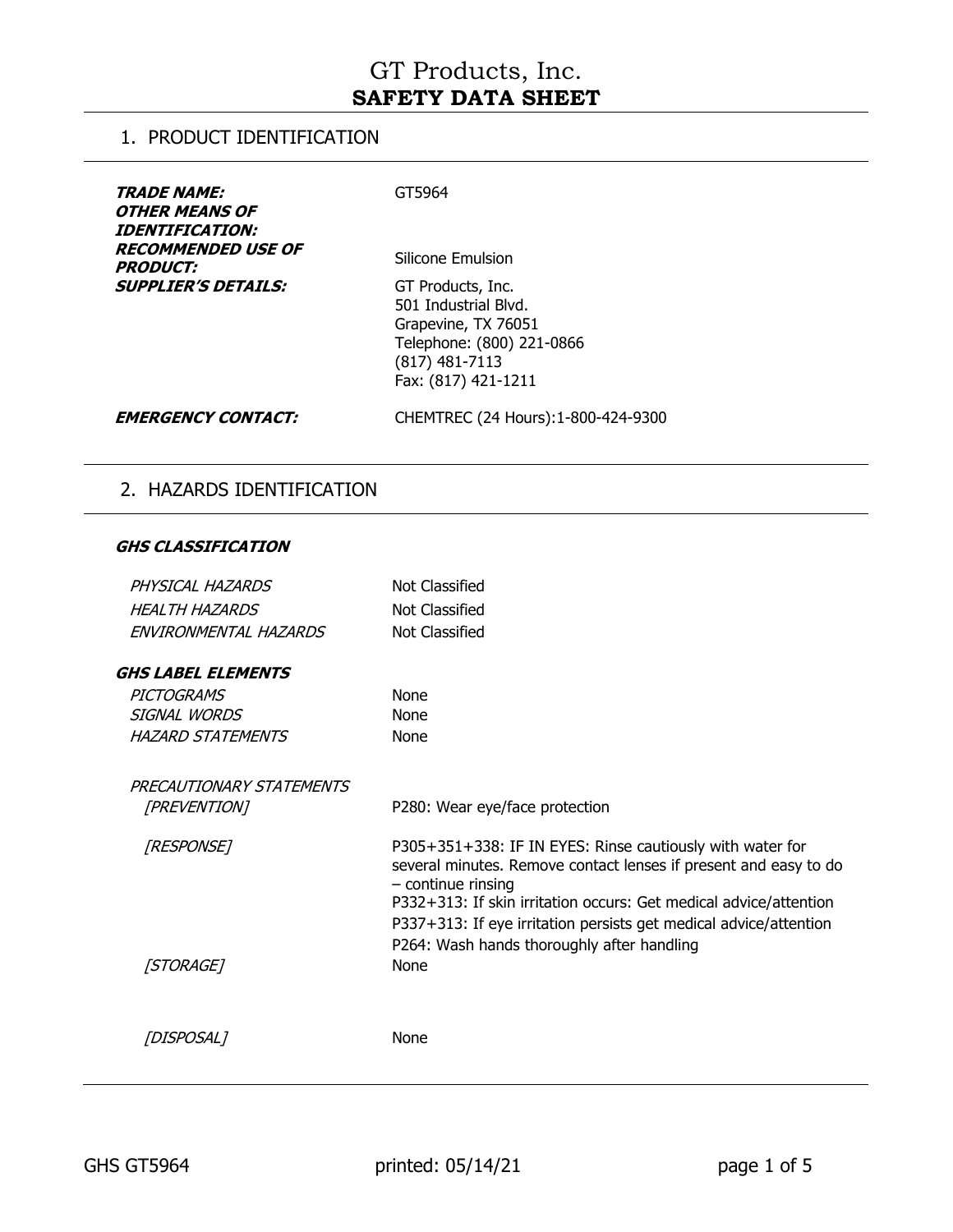## 3. COMPOSITION AND INFORMATION ON INGREDIENTS

| <b>Substance or Mixture</b>                                                                                                 | Mixture                                                                                                                                                                                                                                                                                                                                                                                                |                                                                                                                                         |  |
|-----------------------------------------------------------------------------------------------------------------------------|--------------------------------------------------------------------------------------------------------------------------------------------------------------------------------------------------------------------------------------------------------------------------------------------------------------------------------------------------------------------------------------------------------|-----------------------------------------------------------------------------------------------------------------------------------------|--|
| Hazardous Ingredients<br>None                                                                                               | CAS#                                                                                                                                                                                                                                                                                                                                                                                                   | Percentage (%)                                                                                                                          |  |
| 4. FIRST AID MEASURES                                                                                                       |                                                                                                                                                                                                                                                                                                                                                                                                        |                                                                                                                                         |  |
| <b>INGESTION:</b>                                                                                                           | Seek medical attention; Do NOT induce vomiting.                                                                                                                                                                                                                                                                                                                                                        |                                                                                                                                         |  |
| <b>SKIN CONTACT:</b>                                                                                                        |                                                                                                                                                                                                                                                                                                                                                                                                        | When in contact with the skin, clean with soap and water.                                                                               |  |
| <i><b>INHALATION:</b></i><br><b>EYE CONTACT:</b>                                                                            | Remove to fresh air. Contact physician if irritation occurs.<br>Immediately flush with water for 30 minutes; Obtain medical                                                                                                                                                                                                                                                                            |                                                                                                                                         |  |
| <b>PROTECTION FOR FIRST-</b><br><b>AIDERS:</b>                                                                              | attention if irritation occurs.<br>A rescuer should wear personal protective equipment, such as<br>rubber gloves and air-tight goggles                                                                                                                                                                                                                                                                 |                                                                                                                                         |  |
| 5. FIRE-FIGHTING MEASURES                                                                                                   |                                                                                                                                                                                                                                                                                                                                                                                                        |                                                                                                                                         |  |
| <b>SUITABLE EXTINGUISHING</b><br><b>MEDIA:</b>                                                                              | Foam, Carbon Dioxide, Dry Chemical                                                                                                                                                                                                                                                                                                                                                                     |                                                                                                                                         |  |
| <b>SPECIFIC FIRE HAZARDS:</b><br><b>FIREFIGHTER EQUIPMENT:</b>                                                              | Fire will form hazardous combustion gases of Carbon<br>dioxide(CO <sub>2</sub> ), Carbon Monoxide(CO), and Nitrogen Oxides(NOx)<br>Product contains silicone, which is known to produce<br>formaldehyde when temperatures reach in excess of 150°C.<br>Formaldehyde is a known skin, eye, and throat irritant as well as a<br>potential cancer hazard<br>Wear respirator and all protective coverings. |                                                                                                                                         |  |
| 6. ACCIDENTAL RELEASE MEASURES                                                                                              |                                                                                                                                                                                                                                                                                                                                                                                                        |                                                                                                                                         |  |
| PERSONAL PRECATIONS,<br><b>PROTECTIVE EQUIPMENT AND</b><br><b>EMERGENCY:</b><br><b>ENVIRONMENTAL</b><br><b>PRECAUTIONS:</b> | when sufficient ventilation is not possible.<br>Prevent product from entering drains.                                                                                                                                                                                                                                                                                                                  | Safety glasses and gloves are suggested to prevent eye and skin<br>contact. Provide sufficient ventilation or wear appropriate PPE      |  |
| <b>CLEAN UP:</b>                                                                                                            | laws and regulations.                                                                                                                                                                                                                                                                                                                                                                                  | Absorb spilled material with suitable absorbent (e.g. rag, dry sand,<br>clay absorbent) and disposed of, in accordance with appropriate |  |
| 7. HANDLING AND STORAGE                                                                                                     |                                                                                                                                                                                                                                                                                                                                                                                                        |                                                                                                                                         |  |
| <b>HANDLING:</b>                                                                                                            | contact with skin and eyes.                                                                                                                                                                                                                                                                                                                                                                            | Wear protective equipment; Use in a well-ventilated area; Avoid                                                                         |  |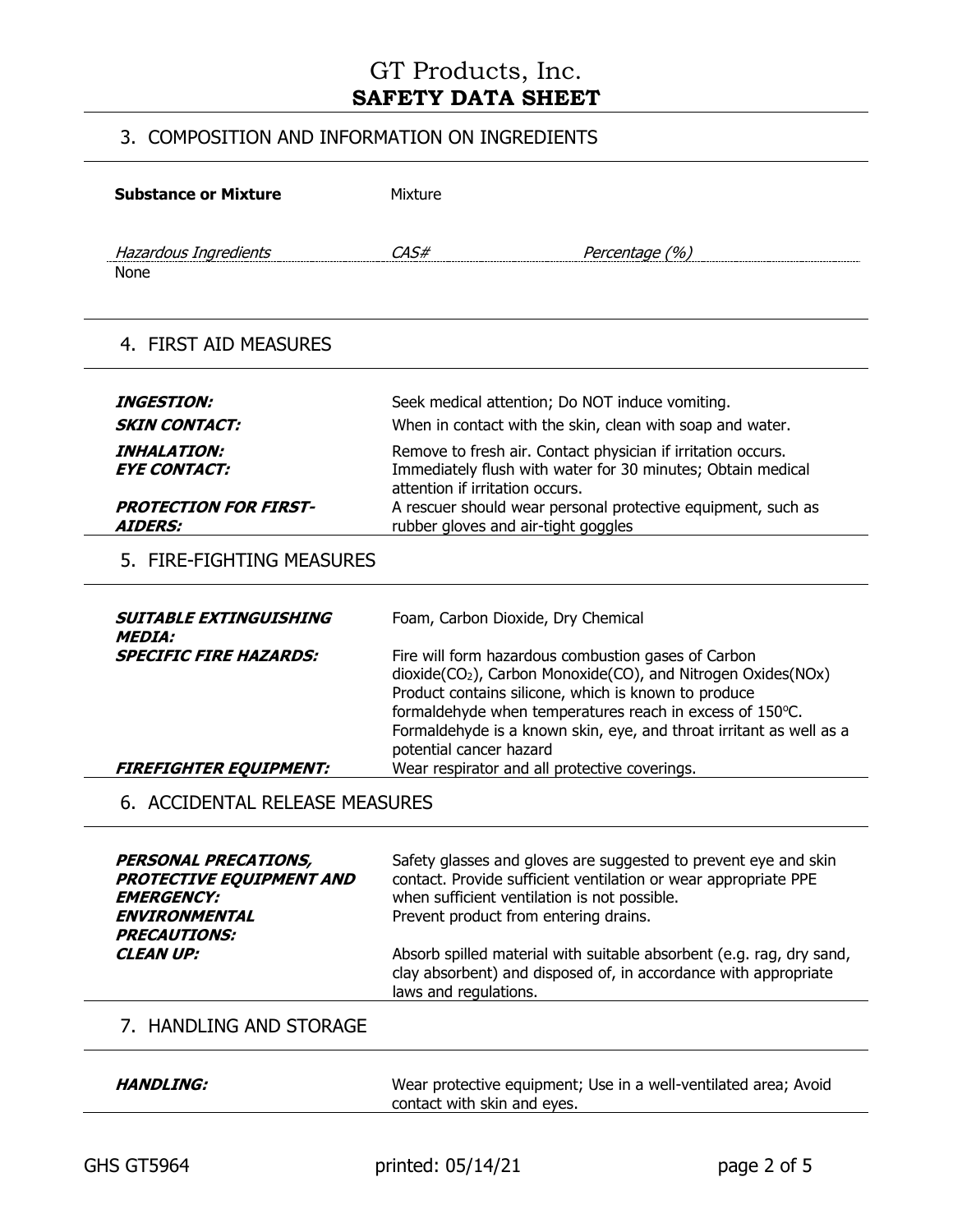**STORAGE:** Keep container tightly closed. Store in a cool, dry place. Keep away from oxidizing material.

### 8. EXPOSURE CONTROLS AND PERSONAL PROTECTION

| <b>EXPOSURE LIMITS:</b><br>Hazardous Ingredient<br><b>None</b>                                                | CAS#              | Limit/Set by                                                                                                                                     |
|---------------------------------------------------------------------------------------------------------------|-------------------|--------------------------------------------------------------------------------------------------------------------------------------------------|
| <b>ENGINEERING CONTROLS:</b>                                                                                  |                   | No special requirements. Use with adequate ventilation, either<br>mechanical or local exhaust ventilation may be required for area.              |
| PERSONAL PROTECTIVE<br><b>EQUIPMENT:</b>                                                                      |                   |                                                                                                                                                  |
| <i>RESPIRATORY PROTECTION:</i><br><b>HAND PROTECTION</b><br><b>EYE PROTECTION</b><br>SKIN AND BODY PROTECTION | Protective gloves | Not required under normal use.<br>Wear safety glasses or goggles. Face shield if situation requires<br>Protective clothing if situation requires |
|                                                                                                               |                   |                                                                                                                                                  |

### 9. PHYSICAL AND CHEMICAL PROPERTIES

| <b>PHYSICAL STATE:</b>                                                                                                 | Liquid                         |
|------------------------------------------------------------------------------------------------------------------------|--------------------------------|
| <i><b>ODOR:</b></i>                                                                                                    | Slight                         |
| <b>ODOR THRESHOLD:</b>                                                                                                 | Not Available                  |
| pH:                                                                                                                    | Not Available                  |
| <b>MELTING POINT:</b>                                                                                                  | Not Available                  |
| <b>BOILING POINT RANGE:</b>                                                                                            | Not Available                  |
| <b>FLASH POINT:</b>                                                                                                    | $>205$ °F                      |
| <b>EVAPORATION RATE:</b>                                                                                               | Not Available                  |
| FLAMMABILITY(solid/gas):                                                                                               | Not Available                  |
| <b>EXPLOSION LIMITS:</b><br><b>UPPER</b><br>LOWER                                                                      | Not Available<br>Not Available |
| <i><b>VAPOR PRESSURE:</b></i>                                                                                          | <17.5mmHg @20C (water)         |
| <i><b>VAPOR DENSITY:</b></i>                                                                                           | All vapors are denser than air |
| <b>RELATIVE DENSITY:</b>                                                                                               | $1.0$ g/mL                     |
| <i>SOLUBILITY:</i>                                                                                                     | Soluble in water               |
| <b>PARTITION COEFFICIENT: N-</b><br><b>OCTANOL/WATER:</b><br><b>AUTO-IGNITION TEMPERATURE:</b><br><b>DECOMPOSITION</b> | Not Available<br>Not Available |
| <b>TEMPERATURE:</b>                                                                                                    | $>150^{\circ}$ C               |
| <i><b>VISCOSITY:</b></i>                                                                                               | 4,000 cP                       |

#### 10. STABILITY AND REACTIVITY

| <i><b>REACTIVITY:</b></i>  | Non-reactive under normal conditions of use, storage and |
|----------------------------|----------------------------------------------------------|
|                            | transport.                                               |
| <b>CHEMICAL STABILITY:</b> | Stable; May separate into two phases, silicone and water |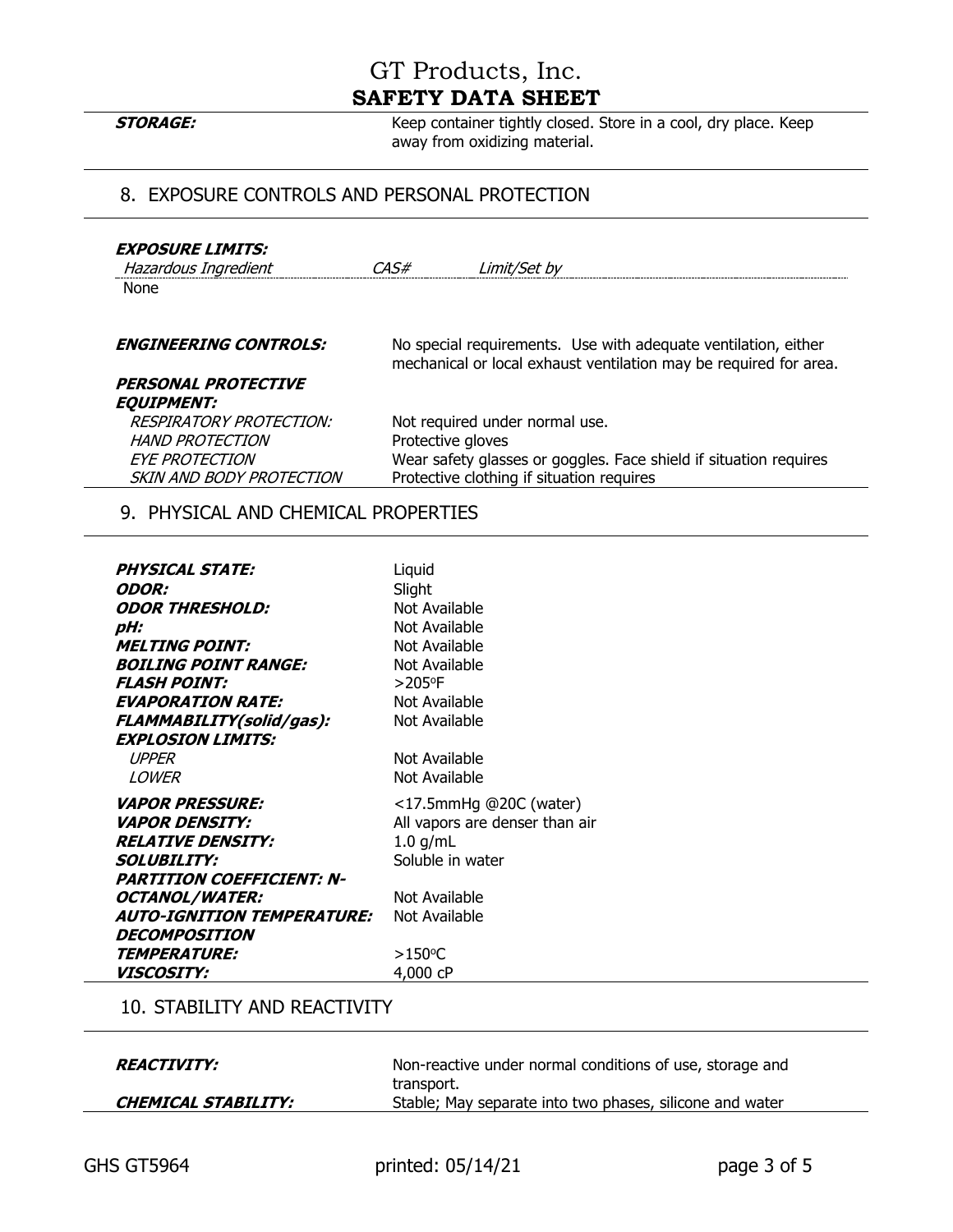| <b>HAZARDOUS REACTIONS:</b>    | <b>None</b>                                                         |
|--------------------------------|---------------------------------------------------------------------|
| <b>CONDITIONS TO AVOID:</b>    | Avoid contact with strong acids, bases, and oxidizing agents        |
| <b>HAZARDOUS DECOMPOSITION</b> | Hazardous combustion gases of Carbon dioxide(CO2), Carbon           |
| <b>PRODUCTS:</b>               | Monoxide(CO), and Nitrogen Oxides(NOx)                              |
|                                | Product contains silicone, which is known to produce                |
|                                | formaldehyde when temperatures reach in excess of 150°C.            |
|                                | Formaldehyde is a known skin, eye, and throat irritant as well as a |
|                                | potential cancer hazard                                             |
| <b>INCOMPATIBILITY:</b>        | Strong oxidizing agents.                                            |

### 11. TOXICOLOGICAL INFORMATION

| <i>ACUTE TOXICITY:</i><br><b>SKIN CORROSION/IRRITATION:</b><br><b>EYE DAMAGE/IRRITATION:</b><br><b>RESPIRATORY OR SKIN</b><br><b>SENSITATION:</b>     | Not available<br>Not available<br>Not Available<br>Not Available                                                                           |
|-------------------------------------------------------------------------------------------------------------------------------------------------------|--------------------------------------------------------------------------------------------------------------------------------------------|
| <b>GERM CELL MUTAGENICITY:</b><br><i><b>CARCINOGENICITY:</b></i>                                                                                      | No ingredients are reported to produce mutagenic effects in<br>humans.<br>Contains no ingredients above the 0.1% threshold that are listed |
| <i><b>REPRODUCTIVE TOXICITY:</b></i><br><i><b>STOST- SINGLE EXPOSURE:</b></i><br><i>STOST- REPEATED EXPOSURE:</i><br><i><b>ASPIRATION HAZARD:</b></i> | as carcinogenic<br>Not Available<br>Not Available<br>Not Available<br>Not Available                                                        |

12. ECOLOGICAL INFORMATION

| <i>ECOTOXICITY:</i>               | Do not allow to enter soil, waterways or waste water canal. It is<br>not allowed to be released into biological sewage treatment<br>plants. Ecological data of the mixture is not available. |
|-----------------------------------|----------------------------------------------------------------------------------------------------------------------------------------------------------------------------------------------|
| <b>PERSISTENCE/DEGRADABILITY:</b> | Not Available                                                                                                                                                                                |
| <b>BIOACCUMULATIVE POTENTIAL:</b> | Not Available                                                                                                                                                                                |
| <b>MOBILITY IN SOIL:</b>          | Not Available                                                                                                                                                                                |

### 13. DISPOSAL CONSIDERATIONS

DO NOT DUMP INTO ANY SEWERS, ON THE GROUND, OR INTO ANY BODY OF WATER. Recycle to process, if possible. Consult your local regional authorities. You may be able to burn in a chemical incinerator equipped with an afterburner and scrubber system. Observe all federal, state and local regulations when disposing of the substance.

### 14. TRANSPORT INFORMATION

**UN/NA Number:** Not Regulated

**DOT SHIPPING NAME:** Not Regulated **DOT HAZARD CLASS:** Not Regulated